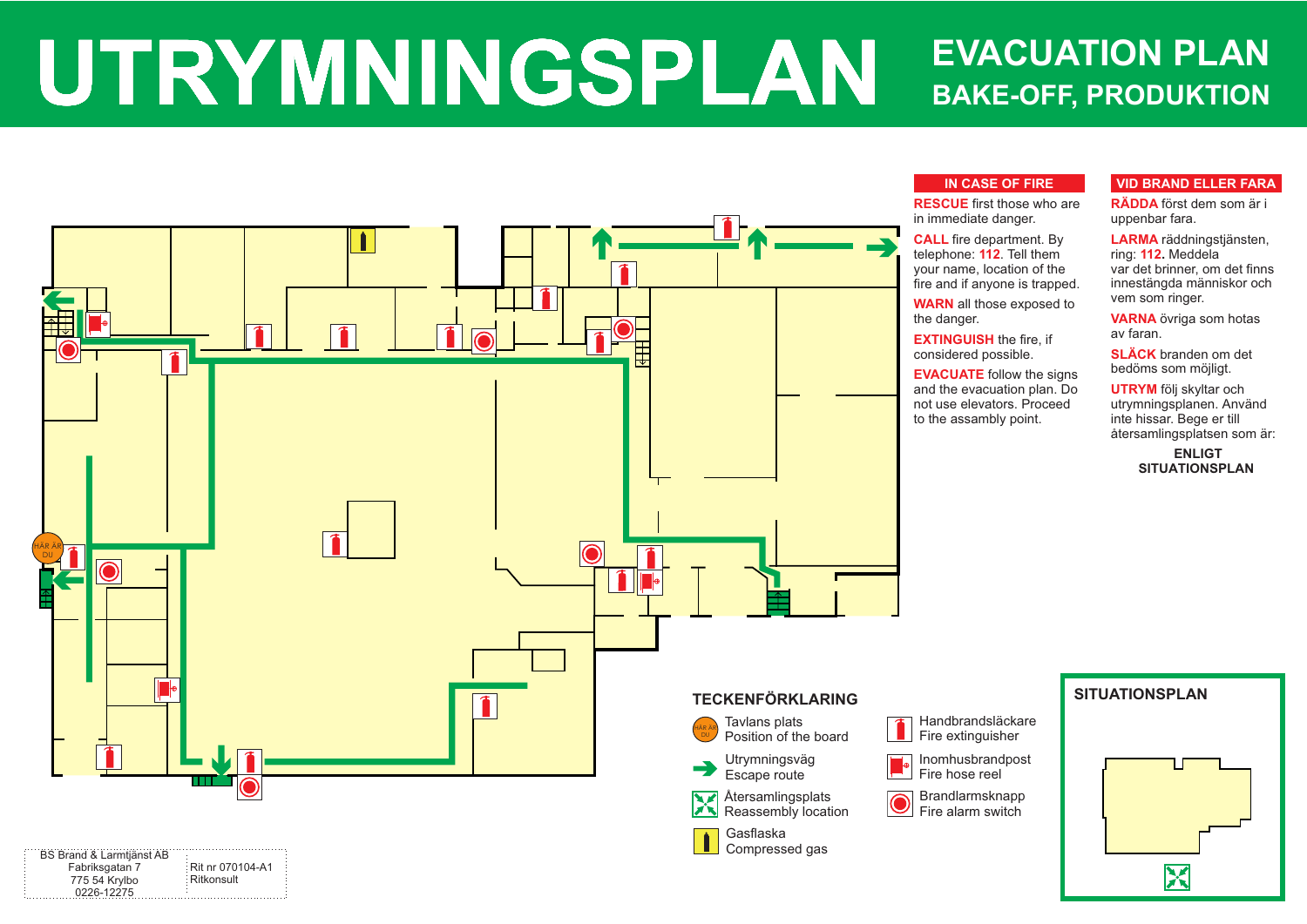# **VID BRAND ELLER FARA**

**RÄDDA** först dem som är i uppenbar fara.

**LARMA** räddningstjänsten, **112** ring: Meddela **.** var det brinner, om det finns innestängda människor och vem som ringer.

**VARNA** övriga som hotas av faran.

**SLÄCK**  branden om det bedöms som möjligt.

**UTRYM** följ skyltar och utrymningsplanen. Använd inte hissar. Bege er till återsamlingsplatsen som är:

## **ENLIGT SITUATIONSPLAN**



## **IN CASE OF FIRE**

Tavlans plats Position of the board

**RESCUE**  first those who are

**CALL** fire department. By telephone: **112**. Tell them your name, location of the fire and if anyone is trapped.

**WARN** all those exposed to

# **UTRYMNINGSPLAN BAKE-OFF, PRODUKTION EVACUATION PLAN**

**EVACUATE** follow the signs and the evacuation plan. Do not use elevators. Proceed



Brandlarmsknapp Fire alarm switch

Compressed gas



# **TECKENFÖRKLARING**

Utrymningsväg Escape route

Återsamlingsplats Reassembly location Handbrandsläckare Fire extinguisher



Inomhusbrandpost Fire hose reel